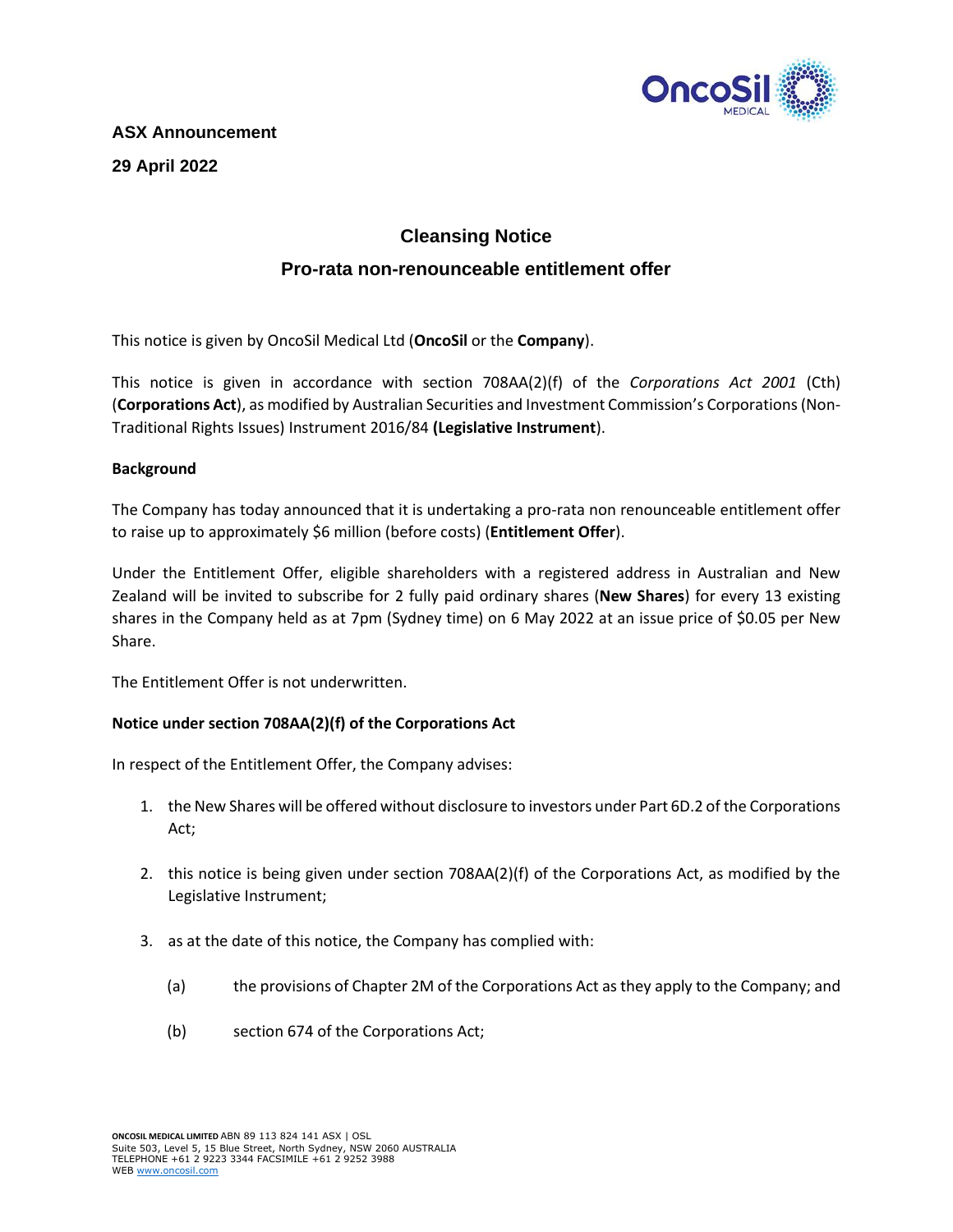

- 4. as at the date of this notice, there is no excluded information of the type referred to in sections 708AA(8) or 708AA(9) of the Corporations Act, which is required to be set out under section 708AA(7) of the Corporations Act;
- 5. the issue of New Shares Pursuant to the Entitlement Offer is not expected to have any material effect or consequence on the control of the Company.

### **Authorisation & Additional Information**

This announcement was authorised by the Board of Directors of OncoSil Medical Limited.